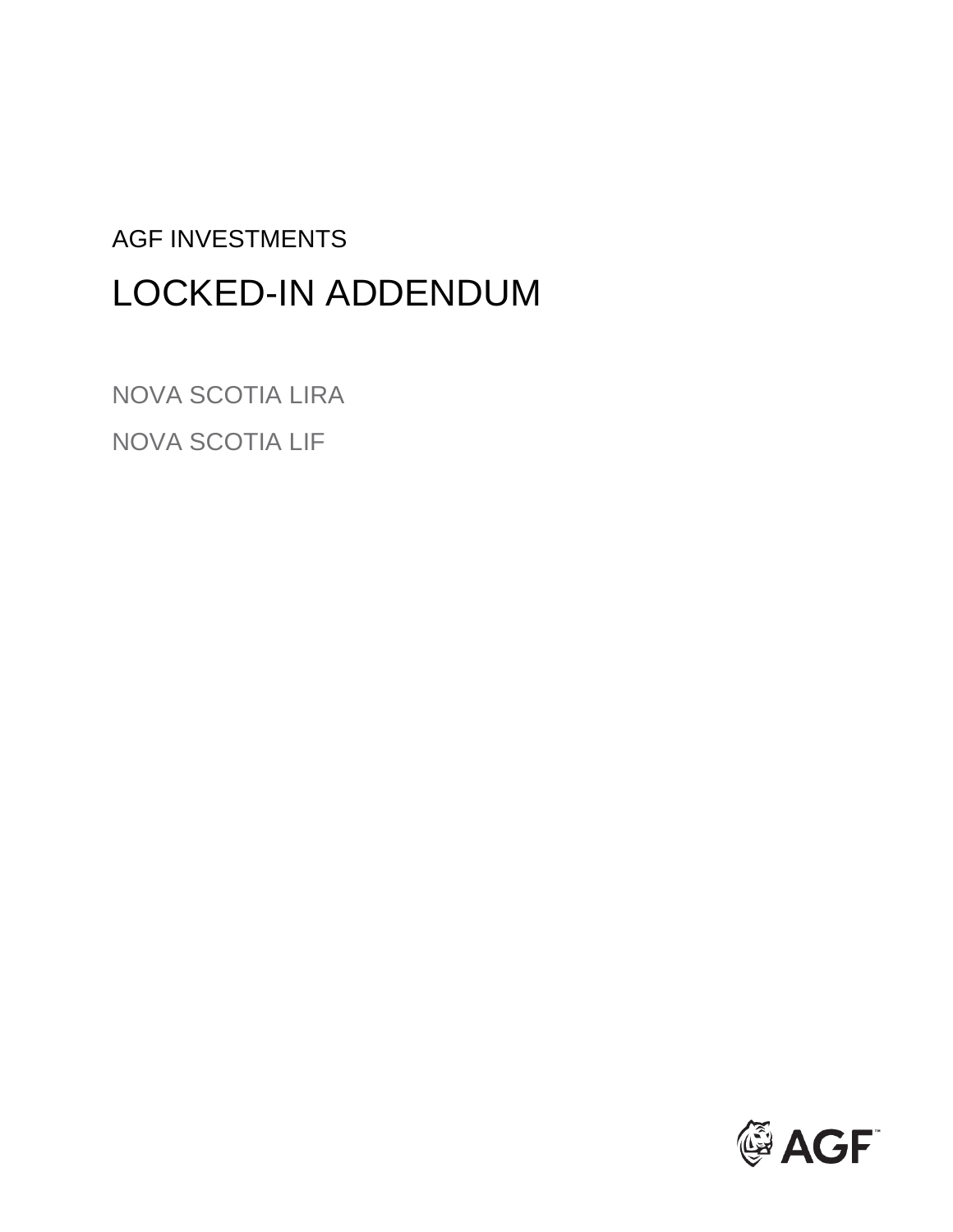# LOCKED-IN RETIREMENT ACCOUNT FOR NOVA SCOTIA

# ADDENDUM

# **ESTABLISHING A LOCKED-IN RETIREMENT ACCOUNT UNDER THE AGF RETIREMENT SUPPLEMENTARY AGREEMENT SAVINGS PLAN**

**The owner of the Plan (also referred to as the "Annuitant") named in the application form completed by the Annuitant has established an AGF Retirement Savings Plan (the "Plan") with AGF Investments Inc. as agent for B2B Trustco as trustee and issuer (the "Trustee"), which has received funds originating from a registered pension plan governed by the provisions of the** *Pension Benefits Act*  **(Nova Scotia) (the "Act") and regulations thereunder. In accordance with the Act, regulations and the declaration of trust governing the Plan and except as otherwise may be permitted or provided for under the Act and regulations from time to time, the following forms part of the terms and conditions applicable to the funds, which are binding upon the Annuitant and the Trustee and their respective successors and assigns effective from the time of the transfer of the funds to the Plan.** 

**The following provisions form part of the Plan and should be read in conjunction with Schedule 3: Nova Scotia LIRA Addendum.** 

**AGF Investments Inc. as agent for B2B Trustco is entitled to rely solely upon the information provided by the Annuitant in the application form that established the Plan and agrees:** 

- **1. to only amend the contracts as provided in this Schedule 3: Nova Scotia LIRA Addendum and the regulations;**
- **2. the pension benefit transferred into a Plan under this Schedule 3: Nova Scotia LIRA Addendum was/was not calculated in a manner that differentiated on the basis of the sex of the member; and**
- **3. to provide the information described in this Section 4 of Schedule 3: Nova Scotia LIRA Addendum to the persons indicated in that Section.**

# **Schedule 3: Nova Scotia LIRA Addendum**

(*Pension Benefits Regulations*)

Note: This document is Schedule 3 to the *Pension Benefits Regulations* (Nova Scotia). It forms part of the regulations and must be read, construed and interpreted in conjunction with the *Pension Benefits Act* and its regulations.

#### **Definitions for this Schedule 1**

1 In this Schedule

"Act" means the *Pension Benefits Act*;

"domestic contract", as defined in Section 2 of the regulations, means a written agreement referred to in and for the purpose of Section 74 of the Act or Section 14 of the *Pooled Registered Pension Plans Act*, that provides for a division between spouses of any pension benefit, deferred pension, pension, LIRA or LIF, and includes a marriage contract as defined in the *Matrimonial Property Act*;

"federal *Income Tax Act*", as defined in Section 2 of the regulations, means the *Income Tax Act* (Canada) and, unless specified otherwise, includes the regulations made under that Act;

"owner" means any of the following persons, as set out in subsection 200(2) of the regulations, who has purchased a LIRA:

- (i) a former member who is entitled to make a transfer under clause 61(1)(b) of the Act,
- (ii) a spouse of a person who was a member, and who is entitled to make transfer under clause 61(1)(b) of the Act,
- (iii) a person who has previously transferred an amount under clause 61(1)(b) of the Act into a LIRA or LIF,
- (iv) a person who has previously transferred an amount into a LIRA as a result of a division of any pension benefit, deferred pension or pension under Section 74 of the Act,
- (v) a spouse who is entitled to transfer a lump sum as a result of a division of any pension benefit, deferred pension or pension under Section 74 of the Act,
- (vi) if the funds in the account of a pooled registered pension plan are used for the purchase, a person who transfers the amount in accordance with the *Pooled Registered Pension Plans Act*  and the *Pooled Registered Pension Plans Regulations*;

"regulations" means the *Pension Benefits Regulations* made under the Act;

- "spouse", as defined in the Act, means either of 2 persons who
	- (i) are married to each other,
	- (ii) are married to each other by a marriage that is voidable and has not been annulled by a declaration of nullity,
	- (iii) have gone through a form of marriage with each other, in good faith, that is void and are cohabiting or, if they have ceased to cohabit, have cohabited within the 12-month period immediately preceding the date of entitlement,
	- (iv) are domestic partners within the meaning of Section 52 of the *Vital Statistics Act*, or
	- (v) not being married to each other, are cohabiting in a conjugal relationship with each other, and have done so continuously for at least
		- (A) 3 years, if either of them is married, or
		- (B) 1 year, if neither of them is married; and

"Superintendent", means the Superintendent of Pensions, as defined in the Act.

**Note Re Requirements of the** *Pension Benefits Act* **and Regulations and the**  *Pooled Registered Pension Plans Act* **and its regulations** 

# **Prohibitions on transactions from Section 91 of Act**

Under Section 91 of the Act and Section 12 of the *Pooled Registered Pension Plans Act*, money held in a LIRA must not be commuted or surrendered in whole or in part except as permitted by this Schedule and the regulations including, without limiting the generality of the foregoing, the following Sections of the regulations:

- Sections 211 through 230, respecting withdrawal in circumstances of financial hardship
- Section 231, respecting withdrawal in circumstances of considerably shortened life expectancy
- Section 232, respecting withdrawal in circumstances of non-residency
- Section 233, respecting withdrawal of small amounts at age 65
- Section 198, respecting the transfer of an excess amount, as defined in that Section.

Pursuant to subsection 91(2) of the Act and subsection 12(2) of the *Pooled Registered Pension Plans Act*, any transaction that contravenes Section 91 of the Act or Section 12 of the *Pooled Registered Pension Plans Act* is void.

## **Value of assets in LIRA subject to division**

The value of the assets in a LIRA is subject to division in accordance with all of the following:

- an order of the Supreme Court of Nova Scotia that provides for a division of a pension benefit, deferred pension or pension under Section 74 of the Act, or a division of the funds in a pooled registered pension plan account under Section 14 of the *Pooled Registered Pension Plans Act*
- a domestic contract that provides for the division of a pension benefit, deferred pension or pension under Section 74 of the Act, or a division of the funds in a pooled registered pension plan account under Section 14 of the *Pooled Registered Pension Plans Act*
- the regulations

# **Money held in LIRA**

The following requirements are set out in the *Pension Benefits Act* and are applicable to LIRAs governed by this Schedule:

• Money held in a LIRA must not be assigned, charged, or given as security except as permitted by subsection 88(3) of the Act, Section 90 of the Act, subsection 12(3) of the *Pooled Registered Pension Plans Act* or Section 13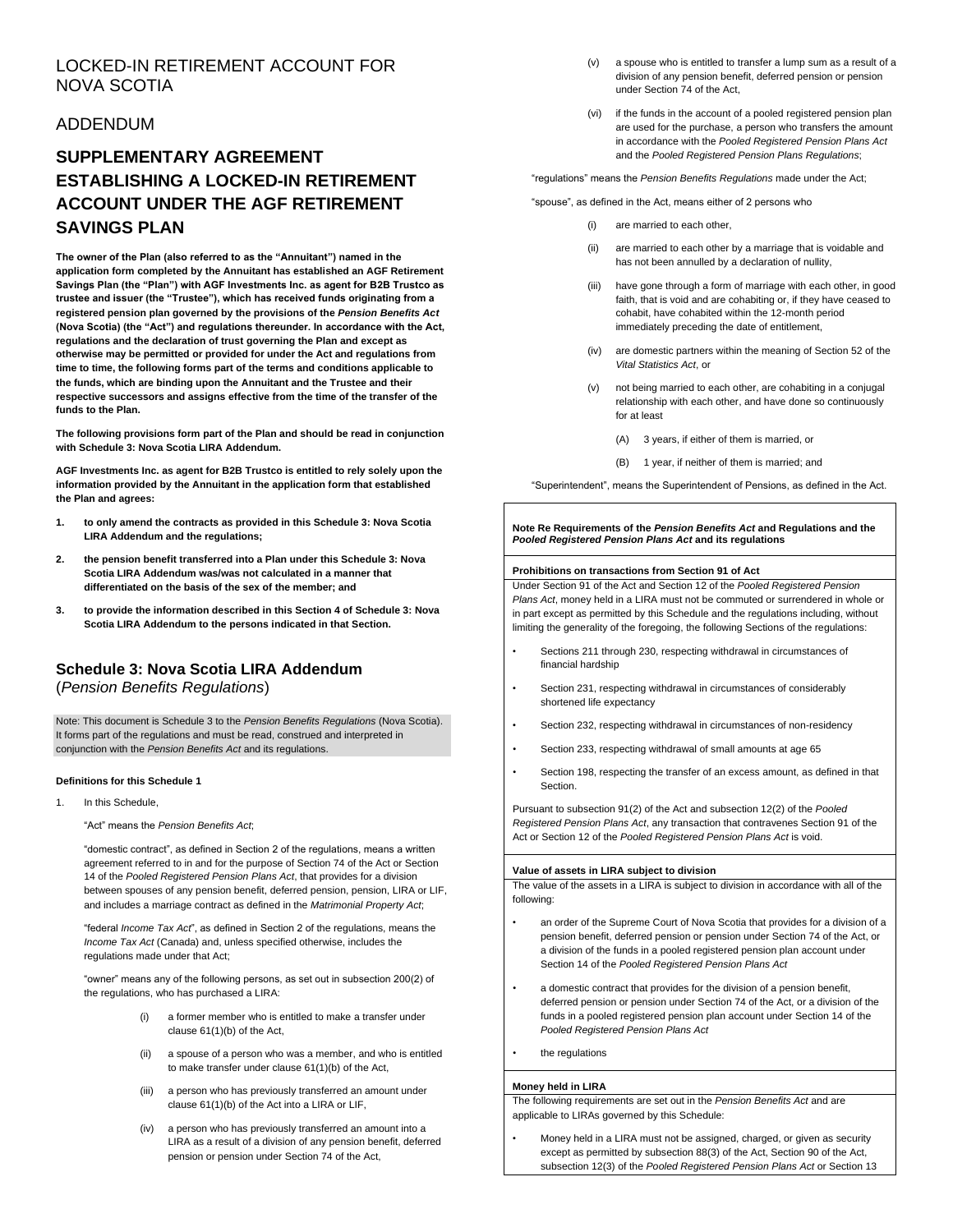of the *Pooled Registered Pension Plans Act*, and any transaction purporting to assign, charge, anticipate or give the money in the LIRA as security is void.

Money held in a LIRA is exempt from execution, seizure or attachment except for the purpose of enforcing a maintenance order as permitted by Section 90 of the Act or Section 13 of the *Pooled Registered Pension Plans Act*.

#### **Transferring assets from LIRAs**

- 2. (1) An owner of a LIRA may transfer all or part of the assets in the LIRA to any of the following:
	- (a) the pension fund of a pension plan registered under the pension benefits legislation in any Canadian jurisdiction or to the pension fund of a pension plan provided by a government in Canada;
	- (b) a LIRA held by another financial institution;
	- $(c)$  a LIF:
	- (d) a life annuity:
	- (e) a pooled registered pension plan.
	- (2) The date of a transfer under subsection (1) must not be later than 30 days after the owner requests it, unless any of the following apply:
		- (a) the financial institution providing the LIRA does not have all the information necessary to complete the transaction, in which case the 30-day period begins to run from the date the financial institution has all the necessary information;
		- (b) the transfer is in respect of assets held as securities whose term of investment extends beyond the 30-day period.
	- (3) If assets in a LIRA consist of identifiable and transferable securities, the financial institution providing the LIRA may transfer the securities with the consent of the owner of the LIRA.
	- A financial institution providing a LIRA must advise the financial institution to which the assets of the LIRA are transferred
		- (a) that the assets were held in a LIRA in the current year; and
		- (b) whether the assets were determined in a manner that differentiated on the basis of sex.

# **Information to be provided by financial institution on transfers of assets of LIRAs**

3. If the assets in a LIRA are transferred, the financial institution providing the LIRA must give the owner the information required by Section 4 of this Schedule, determined as of the date of the transfer.

#### **Information to be provided annually by financial institution**

- 4. At the beginning of each fiscal year of a LIRA, a financial institution providing the LIRA must provide all of the following information to the owner about their LIRA as of the end of the previous fiscal year:
	- with respect to the previous fiscal year,
		- (i) the sums deposited.
		- (ii) any accumulated investment earnings, including any unrealized capital gains or losses,
		- (iii) the payments made out of the LIRA,
		- (iv) any withdrawals from the LIRA,
		- (v) the fees charged against the LIRA;
	- (b) the value of the assets in the LIRA at the beginning of the fiscal year of the LIRA.

# **Death benefits**

- 5. (1) If the owner of a LIRA dies, the following are entitled to receive a benefit equal to the value of the assets in the LIRA, subject to subsections (4) and (5):
	- (a) the owner's spouse;
- (b) if there is no spouse or if the spouse is disentitled under subsection (4) or (5), the owner's named beneficiary;
- (c) if there is no named beneficiary, the personal representative of the owner's estate.
- $(2)$  For the purposes of subsection  $(1)$ , a determination as to whether an owner of a LIRA has a spouse must be made as of the date the owner dies.
- (3) For the purposes of subsection (1), the value of the assets in a LIRA includes all accumulated investment earnings, including any unrealized capital gains and losses, of the LIRA from the date of death until the date of payment.
- (4) A spouse is not entitled to receive the value of the assets in a LIRA under clause (1)(a) if the owner of the LIRA was not
	- (a) a member or former member of a pension plan from which the assets were transferred, directly or indirectly, to purchase the LIRA; or
	- (b) a member of a pooled registered pension plan from which the assets were transferred, directly or indirectly, to purchase the LIRA.
- (5) A spouse who, as of the date the owner of a LIRA dies, is living separate and apart from the owner without a reasonable prospect of resuming cohabitation is not entitled to receive the value of the assets in the LIRA under clause (1)(a) if any of the following conditions apply:
	- (a) the spouse delivered a written waiver to the financial institution in accordance with Section 6 of this Schedule;
	- (b) the terms of a written agreement respecting the division of the LIRA that was entered into before the date of the owner's death disentitle, or do not expressly or impliedly entitle, the spouse to receive an amount under the LIRA;
	- (c) the terms of a court order issued before the owner's death disentitle, or do not expressly or impliedly entitle, the spouse to receive an amount under the LIRA.
- The benefit described in subsection (1) may be transferred to a registered retirement savings arrangement in accordance with the federal *Income Tax Act*.

#### **Waiver of entitlement to death benefits by spouse**

- 6. (1) A spouse of an owner of a LIRA may waive their entitlement to receive a benefit described in Section 5 of this Schedule from the LIRA, by delivering, any time before the death of the owner, a written waiver in an approved form to the financial institution providing the LIRA.
	- (2) A spouse who delivers a waiver under subsection (1) may cancel it by delivering a written and signed notice of cancellation to the financial institution before the date the owner of the LIRA dies.

# **Information to be provided by financial institution on death of owner**

7. If the owner of LIRA dies, the financial institution providing the LIRA must give the information required by Section 4 of this Schedule, determined as of the date of the owner's death, to any person who is entitled to receive the assets in the LIRA under subsection 5(1) of this Schedule.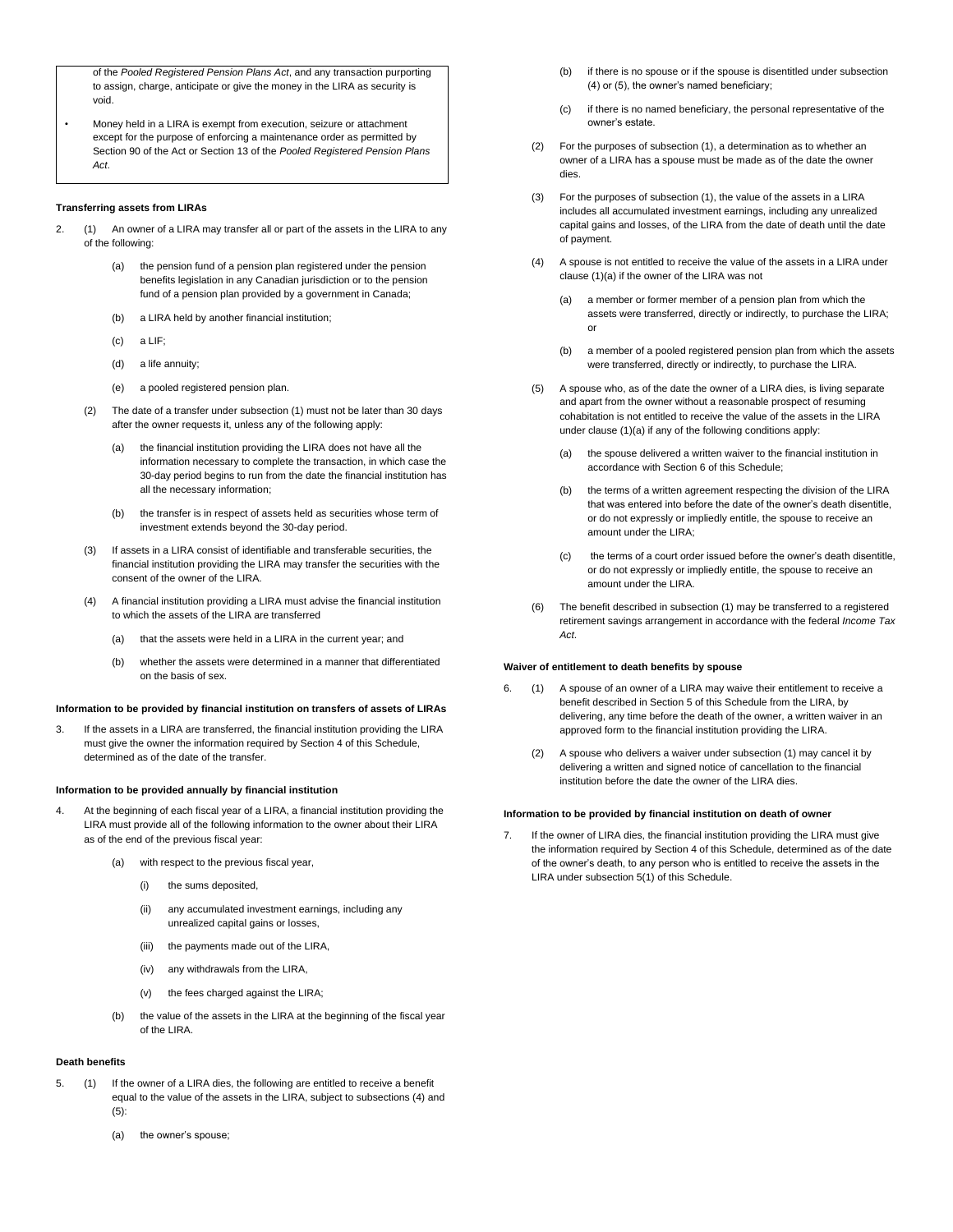# **LIFE INCOME FUND FOR NOVA SCOTIA**

# ADDENDUM

# ESTABLISHING A LIFE INCOME FUND UNDER SUPPLEMENTARY AGREEMENT THE AGF RETIREMENT INCOME FUND

**The owner of the Plan (also referred to as the "Annuitant") named in the application form completed by the Annuitant has established an AGF Retirement Income Fund (the "Plan") with AGF Investments Inc. as agent for B2B Trustco as trustee and issuer (the "Trustee"), which has received funds originating from a registered pension plan governed by the provisions of the** *Pension Benefits Act*  **(Nova Scotia) (the "Act") and regulations thereunder. In accordance with the Act, regulations and the declaration of trust governing the Plan and except as otherwise may be permitted or provided for under the Act and regulations from time to time, the following forms part of the terms and conditions applicable to the funds, which are binding upon the Annuitant and the Trustee and their respective successors and assigns.** 

**The following provisions form part of the Plan and should be read in conjunction with this Schedule 4: Nova Scotia LIF Addendum.** 

**AGF Investments Inc. as agent for B2B Trustco is entitled to rely solely upon the information provided by the Annuitant in the application form that established the Plan and agrees:** 

- **1. to only amend the contracts as provided in this Schedule 4: Nova Scotia LIF Addendum and the regulations;**
- **2. the pension benefit transferred into a Plan under this Schedule 4: Nova Scotia LIF Addendum was/was not calculated in a manner that differentiated on the basis of the sex of the member; and**
- **3. to provide the information described in Section 14 of this Schedule 4: Nova Scotia LIF Addendum to the persons indicated in that Section.**

# *(Pension Benefits Regulations)*  **Schedule 4: Nova Scotia LIF Addendum**

Note: This document is Schedule 4 to the *Pension Benefits Regulations* (Nova Scotia). It forms part of the regulations and must be read, construed and interpreted in conjunction with the *Pension Benefits Act* and its regulations.

## **Definitions for this Schedule 1**

1 In this Schedule

"Act" means the *Pension Benefits Act*;

"domestic contract", as defined in Section 2 of the regulations, means a written agreement referred to in and for the purpose of Section 74 of the Act, or Section 14 of the *Pooled Registered Pension Plans Act*, that provides for a division between spouses of any pension benefit, deferred pension, pension, LIRA or LIF and includes a marriage contract as defined in the *Matrimonial Property Act*;

"federal *Income Tax Act*", as defined in Section 2 of the regulations, means the *Income Tax Act* (Canada) and, unless specified otherwise, includes the regulations made under that Act;

"owner" means any of the following persons, as set out in subsection 205(2) of the regulations, who has purchased a LIF:

- (i) a former member who is entitled to make a transfer under clause 61(1)(b) of the Act,
- (ii) a spouse of a person who was a member, and who is entitled to make a transfer under clause 61(1)(b) of the Act,
- (iii) a person who has previously transferred an amount under clause 61(1)(b) of the Act into a LIRA or LIF,
- (iv) a person who has previously transferred an amount into a LIF as a result of a division of any pension benefit, deferred pension or pension under Section 74 of the Act,
- (v) a spouse who is entitled to transfer a lump sum as a result of a division of any pension benefit, deferred pension or pension under Section 74 of the Act,

(vi) if the funds in the account of a pooled registered pension plan are used for the purchase, a person who transfers the amount in accordance with the *Pooled Registered Pension Plans Act*  and the *Pooled Registered Pension Plans Regulations* 

"regulations" means the *Pension Benefits Regulations* made under the Act;

"spouse", as defined in the Act, means either of 2 persons who

- (i) are married to each other,
- (ii) are married to each other by a marriage that is voidable and has not been annulled by a declaration of nullity,
- (iii) have gone through a form of marriage with each other, in good faith, that is void and are cohabiting or, if they have ceased to cohabit, have cohabited within the 12-month period immediately preceding the date of entitlement, and
- (iv) are domestic partners within the meaning of Section 52 of the Vital Statistics Act, or
- (v) not being married to each other, are cohabiting in a conjugal relationship with each other, and have done so continuously for at least
	- (A) 3 years, if either of them is married, or
	- (B) 1 year, if neither of them is married;

"temporary income" means income payments from a LIF that, in accordance with Section 9 of this Schedule, are paid to an owner before they turn 65 years old;

"Superintendent" means the Superintendent of Pensions, as defined in the Act.

# **Fiscal year of LIFs**

- 2. (1) In this Schedule, "fiscal year" means the fiscal year of a LIF.
	- (2) A fiscal year must end on December 31 and must not be longer than 12 months.

# **Reference rate criteria**

- 3. A reference rate in this Schedule for a fiscal year must meet all of the following criteria:
	- (a) it must be based on the month-end nominal rate of interest earned on long-term bonds issued by the Government of Canada for November of the year immediately before the beginning of the fiscal year, as compiled by Statistics Canada and published in the Bank of Canada Review as CANSIM Series V122487, with the following adjustments applied successively to that nominal rate:
		- $(i)$  an increase of 0.5%.
		- (ii) the conversion of the increased rate, based on interest compounded semi-annually, to an effective annual rate of interest,
		- (iii) the rounding of the effective interest rate to the nearest multiple of 0.5%;
	- (b) it must not be less than 6%.

**Note Re Requirements of the** *Pension Benefits Act* **and** *Regulations* **and the**  *Pooled Registered Pension Plans Act* **and its regulations** 

#### **Prohibitions on transactions from Section 91 of Act**

Under Section 91 of the Act and Section 12 of the *Pooled Registered Pension Plans Act*, money held in a LIF must not be commuted or surrendered in whole or in part except as permitted by this Schedule and the regulations including, without limiting the generality of the foregoing, the following Sections of the regulations:

- Sections 211 through 230, respecting withdrawal in circumstances of financial hardship
- Section 231, respecting withdrawal in circumstances of considerably shortened life expectancy
- Section 232, respecting withdrawal in circumstances of non-residency
- Section 233, respecting withdrawal of small amounts at age 65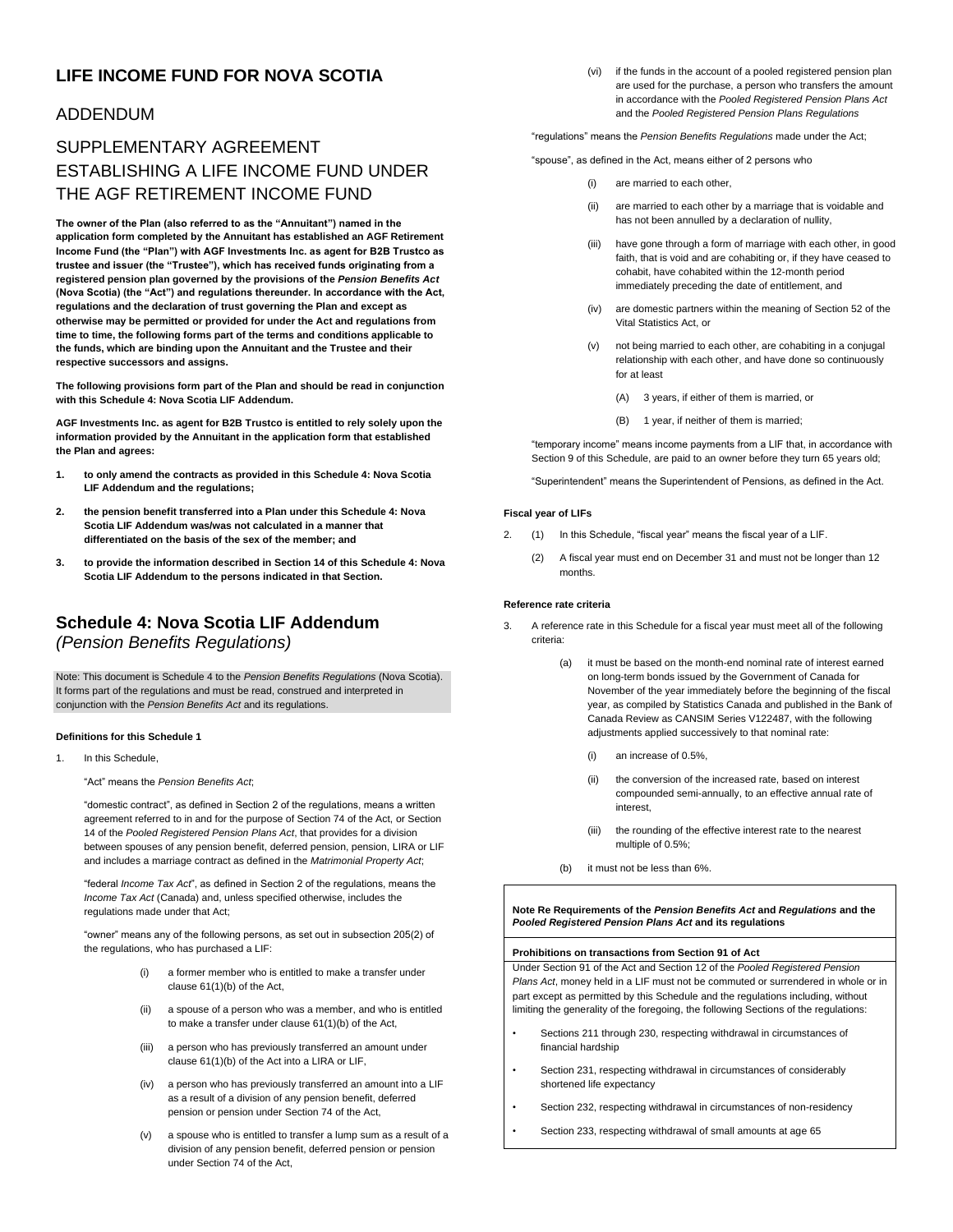• Section 198, respecting the transfer of an excess amount, as defined in that Section.

Pursuant to subsection 91(2) of the Act and subsection 12(2) of the *Pooled Registered Pension Plans Act*, any transaction that contravenes Section 91 of the Act or Section 12 of the *Pooled Registered Pension Plans Act* is void.

#### **Values of assets in LIF subject to division**

The value of the assets in a LIF is subject to division in accordance with all of the following:

- an order of the Supreme Court of Nova Scotia that provides for the division of a pension benefit, deferred pension or pension under Section 74 of the Act, or a division of the funds in a pooled registered pension plan account under Section 14 of the *Pooled Registered Pension Plans Act*
- a domestic contract that provides for the division of a pension benefit, deferred pension or pension under Section 74 of the Act, or a division of the funds in a pooled registered pension plan account under Section 14 of the *Pooled Registered Pension Plans Act*
- the regulations

# **Money held in LIF**

The following requirements are set out in the *Pension Benefits Act* and are applicable to LIFs governed by this Schedule:

- Money held in a LIF must not be assigned, charged, or given as security except as permitted by subsection 88(3) of the Act, Section 90 of the Act, subsection 12(3) of the *Pooled Registered Pension Plans Act* or Section 13 of the *Pooled Registered Pension Plans Act*, and any transaction purporting to assign, charge, anticipate or give the money in the LIF as security is void.
- Money held in a LIF is exempt from execution, seizure or attachment except for the purpose of enforcing a maintenance order as permitted by Section 90 of the Act or Section 13 of the *Pooled Registered Pension Plans Act*.

## **Periodic payments of income out of LIFs**

- 4. (1) An owner must be paid an income from their LIF, the amount of which may vary, annually.
	- (2) Income payments from a LIF must begin no earlier than
		- (a) the earliest date that the owner would have been entitled to receive a pension under any pension plan from which the money was transferred; or
		- (b) if all of the money in a LIF is derived from sources other than a pension benefit provided in respect of any employment of the owner, the date the owner turns 55 years old.
	- (3) Income payments from a LIF must begin no later than the end of a LIF's 2nd fiscal year.

# **Amount of income payments from LIFs**

- 5. (1) Subject to the minimum amount in Section 6 of this Schedule, an owner of a LIF must establish the amount of income to be paid during each fiscal year at the beginning of the fiscal year and after they have received the information required by Section 14 of this Schedule.
	- (2) Except as provided in subsection (5), an owner of a LIF must notify the financial institution providing the LIF of the amount to be paid out of the LIF each year and any owner who does not do so is deemed to have selected the minimum amount determined under Section 6 of this Schedule.
	- (3) The owner's notice required by subsection (2) must be given either
		- (a) except as provided in subsection (5), at the beginning of the fiscal year;
		- (b) at a time agreed to by the financial institution providing the LIF.
	- (4) The owner's notice required by subsection (2) expires at the end of the fiscal year to which it relates.
	- (5) If a financial institution providing a LIF guarantees the rate of return of the LIF over a period that is greater than 1 year, the period must end at the end of a fiscal year and the owner may establish the amount of income to be paid during the period at the beginning of the period.

#### **Minimum annual LIF withdrawal**

- 6. (1) The amount of income that is paid out of a LIF during a fiscal year must not be less than the minimum amount prescribed for a registered retirement income fund by the federal *Income Tax Act*, determined on the basis of the owner's age or the age of the owner's spouse if the spouse is younger than the owner.
	- (1) Despite Sections 7, 8, 10, 11 and 12 of this Schedule, if the minimum amount specified by subsection (1) is greater than the maximum amount determined under those Sections for a fiscal year, then the minimum amount under subsection (1) must be paid out of the LIF during the fiscal year.

## **Pro-rating amount of withdrawal if initial fiscal year less than 12 months**

7. If the initial fiscal year is less than 12 months long, the maximum amount determined under Sections 8, 10, 11 and 12 of this Schedule must be adjusted in proportion to the number of months in that fiscal year divided by 12, with any part of an incomplete month counting as 1 month.

#### **Maximum annual life income from LIF that does not provide for temporary income**

8. The maximum annual amount of life income to be paid each year from a LIF from which no temporary income is paid is determined by the following formula:

maximum payable =  $F \times B$ 

in which

F = is the factor in Schedule 5: Life Income Fund—Factor F that corresponds to the reference rate for the fiscal year and the owner's age at the end of the previous year

B = the balance of the LIF at the beginning of the fiscal year, increased by any money transferred to the LIF after the beginning of that fiscal year and reduced by any money transferred from another LIF, to the LIF, in the same year.

#### **Withdrawal of temporary income from LIFs**

- 9. (1) A LIF may provide that the owner is entitled to temporary income in accordance with this Section and Sections 10 and 11 of this Schedule.
	- (2) An owner of a LIF from which temporary income may be paid who is at least 54 years old but under 65 years old at the end of the calendar year before the date they apply, may apply in an approved form to the financial institution that provides a LIF for payment of temporary income from the LIF.
	- (3) Temporary income must not be paid under a LIF
		- (a) before the owner is 55 years old; and
		- (b) after the end of the year in which the owner turns 65 years old.
	- (4) Temporary income is not payable if any portion of a payment out of a LIF is transferred to a registered retirement savings plan or a registered retirement income fund.

#### **Maximum temporary income for fiscal year**

- 10. (1) Except as provided in subsection (2), the maximum temporary income that may be paid during a fiscal year out of a LIF from which temporary income may be paid must be the lesser of the following amounts:
	- (a) the amount calculated by the following formula:

(50% of the YMPE) - T

in which

YMPE = the Year's Maximum Pensionable Earnings for the fiscal year

 $T =$  the total of bridging benefits and other periodic income paid to the owner from a pension plan or annuity or from temporary income from other LIFs for that fiscal year;

the amount calculated by the following formula:

 $F \times B \times D$ 

in which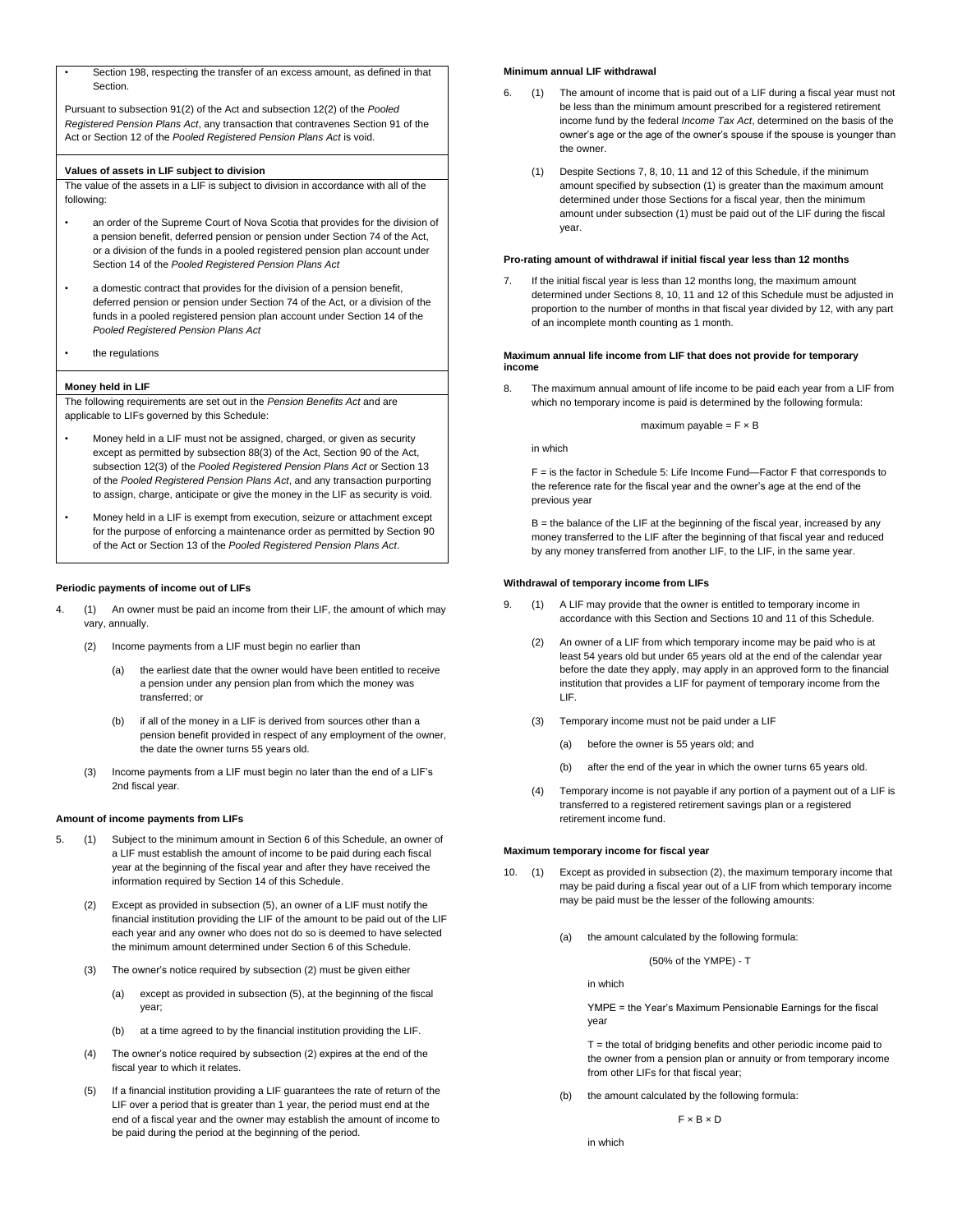F = is the factor in Schedule 5: Life Income Fund—Factor F that corresponds to the reference rate for the fiscal year and the owner's age at the end of the previous year

B = the balance of the LIF at the beginning of the fiscal year, increased by any money transferred to the LIF after the beginning of that fiscal year and reduced by any money transferred from another LIF, to the LIF, in the same year

D = the factor in Schedule 6: Life Income Fund—Temporary Income Factor D that corresponds to the owner's age at the end of the previous fiscal year.

- (2) If the amount determined under clause (1)(b) is less than 50% of the Year's Maximum Pensionable Earnings, then the maximum temporary income paid out of a LIF during a fiscal year must be the lesser of the following amounts:
	- (a) the amount calculated under clause  $(1)(a)$ ;
	- (b) the balance of the LIF at the beginning of the fiscal year, increased by any money transferred to the LIF after the beginning of that fiscal year and reduced by any money transferred from another LIF to the LIF in the same year.

#### **Maximum life income withdrawal from LIFs**

11. The maximum life income to be paid from a LIF from which a temporary income is paid is determined by the following formula, provided that the maximum must not be less than zero:

maximum payable =  $(F \times B) - (Y \div D)$ 

in which

F = the factor in Schedule 5: Life Income Fund—Factor F that corresponds to the reference rate for the fiscal year and the owner's age at the end of the previous year

B = the balance of the LIF at the beginning of the fiscal year, increased by any money transferred to the LIF after the beginning of that fiscal year and reduced by any money transferred from another LIF, to the LIF, in the same year

Y = the maximum annual temporary income determined under Section 10 of this Schedule

D = the factor in Schedule 6: Life Income Fund—Temporary Income Factor D that corresponds to the owner's age at the end of the previous year.

#### **Maximum annual income payable if financial institution guarantees rate of return of LIFs**

- 12. (1) If a financial institution that provides a LIF guarantees the rate of return of the LIF over a period greater than 1 year and the owner establishes the amount of income to be paid during that period, the maximum income that may be paid during each of the fiscal years during the period must be determined at the beginning of each fiscal year in the period in accordance with this Section.
	- For each year after the initial fiscal year, the maximum income to be paid for the fiscal year under a LIF described in subsection (1) is equal to the lesser of the following amounts:
		- (a) the balance of the LIF at the time of payment in that year; (b) the amount determined by the following formula:

maximum income =  $(I \times B)$   $\div$  RB

in which

I = the maximum income determined for the initial fiscal year under Section 11 of this Schedule

 $B =$  the balance of the LIF at the beginning of the fiscal year

RB = the reference balance determined at January 1 of the year as calculated under subsection (3).

(3) For the formula in clause (2)(b), the reference balance ("RB") must be calculated by the following formula:

 $RB = (PRB - I) + ((PRB - I) \times RR/100)$ 

in which

PRB = the reference balance

(i) at the beginning of the previous year, or

for the 2nd year of the period, the LIF balance at the beginning of the 1st year of the period

I = the maximum income determined for the initial fiscal year

 $RR =$  the reference rate for the year, if the fiscal year is one of the first 16 fiscal years of the LIF, or by 6% for any other year.

#### **Income in excess of maximum**

13. If income paid to an owner under a LIF during a fiscal year exceeds the maximum that may be paid, the balance of the LIF must not be reduced by the excess unless the payment is attributable to incorrect information provided by the owner.

## **Information to be provided annually by financial institution**

14. At the beginning of each fiscal year, a financial institution providing a LIF must provide all of the following information to an owner about their LIF:

with respect to the previous fiscal year:

- (i) the sums deposited.
- (ii) any accumulated investment earnings including any unrealized capital gains or losses,
- (iii) the payments made out of the LIF,
- (iv) any withdrawals from the LIF made under the following circumstances, in accordance with Sections 211 to 230 of the regulations:
	- (A) a mortgage default circumstance, as defined in clause 212(1)(a) of the regulations,
	- (B) a medical expense circumstance, as defined in clause 212(1)(b) of the regulations,
	- (C) a rental default circumstance, as defined in clause 212(1)(c) of the regulations,
	- (D) a reduced income circumstance, as defined in clause 212(1)(d) of the regulations,
- (v) any transfers made out of the LIF,
- (vi) the fees charged against the LIF;
- (b) the value of the assets in the LIF at the beginning of the fiscal year;
- (c) the minimum amount that must be paid out as income to the owner during the current fiscal year;
- (d) the maximum amount that may be paid out as income to the owner during the current fiscal year;
- (e) for a LIF that provides for temporary income, and the owner was at least 54 years old but under 65 years old at the end of the previous year,
	- (i) how the owner may apply for temporary income to be paid to them after they turn 55 years old, and
	- (ii) a statement that payment of temporary income will reduce the income that would otherwise be paid to the owner after age 65;
- (f) a statement that the maximum amount of income that may be paid to the owner during the fiscal year will not be increased if assets held in another LIF during the year are transferred to the LIF;
- (g) if the beginning of the fiscal year is later than the beginning of the calendar year, a statement as to whether any sums deposited were held in another LIF during the year, and the amount of those deposits;
- (h) a statement that if the owner wishes to transfer the balance of the LIF, in whole or in part, and still receive the income determined for the fiscal year from the LIF, then an amount must be retained in the LIF that is at least equal to the difference between the income determined for the fiscal year and the income already received from the LIF since the beginning of the fiscal year;
- (i) a statement that if the owner dies before the balance in the LIF is used to purchase a life annuity contract or is transferred under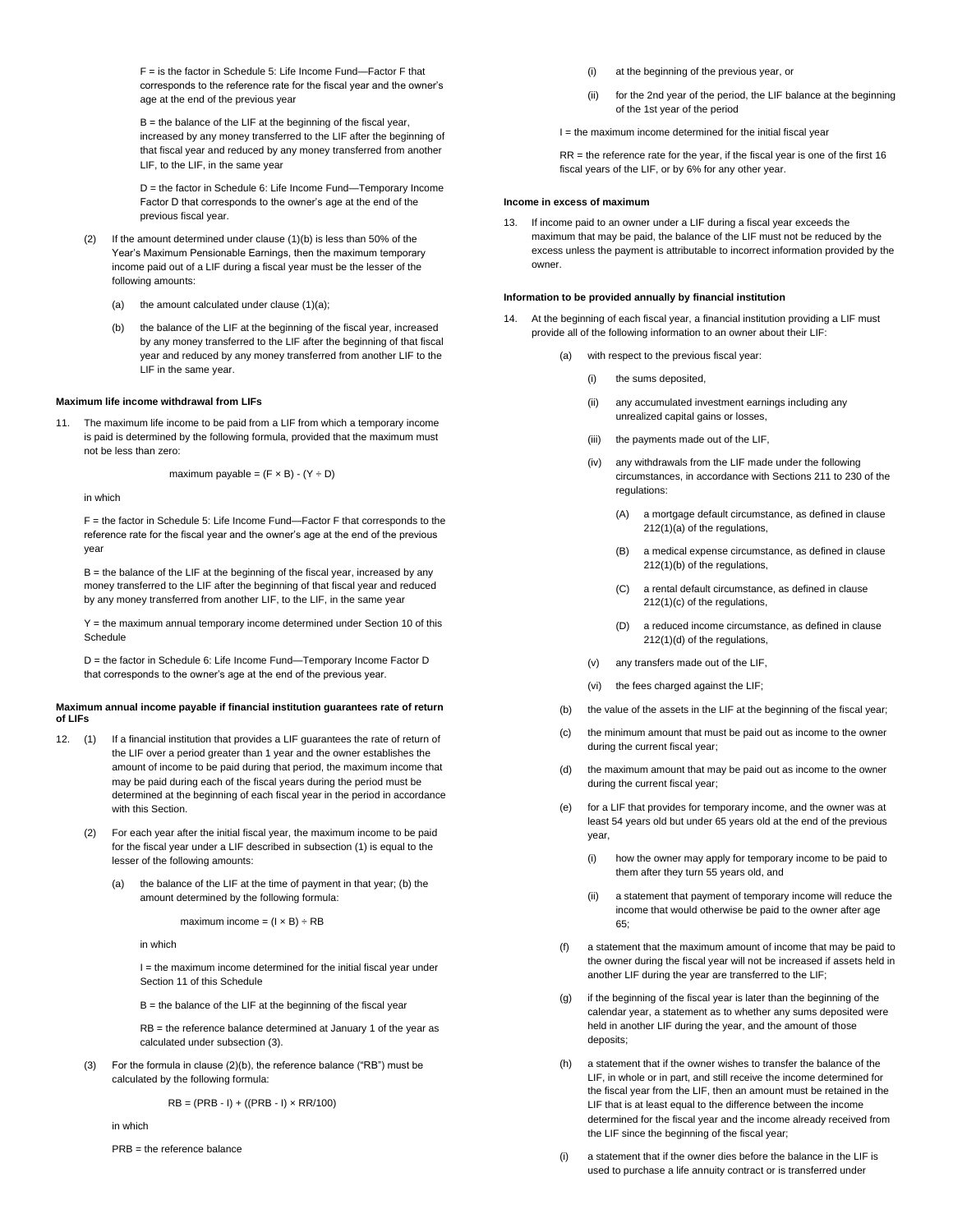Section 15 of this Schedule, then the financial institution must provide the owner's spouse or beneficiary or the personal representative of their estate with the information in clauses (a) and (b), determined as of the date the owner died;

- (i) a statement that if the balance of the LIF is transferred to another financial institution or used to purchase a life annuity, then the financial institution must provide the owner the information in clauses (a) and (b), determined as of the date of the transfer or annuity purchase;
- (k) a statement that if the balance of the LIF is transferred to another financial institution or used to purchase a life annuity, then the financial institution must comply with Section 209 of the regulations, in accordance with subsection 15(6) of this Schedule.

## **Transferring assets from LIFs**

- 15. (1) An owner of a LIF may transfer all or part of the assets in the LIF as follows:
	- to either of the following:
		- (i) another LIF.
		- (ii) a LIRA, if permitted under the federal *Income Tax Act*;
	- (b) to purchase an immediate life annuity; or
	- (c) for an owner who is a member or former member of a pension plan that provides for variable pension benefits, to the owner's variable benefits account in accordance with Section 150 of the regulations, if the transfer is permitted by the plan.
	- (2) The date of a transfer under subsection (1) must not be later than 30 days after the owner requests it, unless any of the following apply:
		- (a) the financial institution providing the LIRA does not have all the information necessary to complete the transaction, in which case the 30- day period begins to run from the date the financial institution has all the necessary information;
		- (b) the transfer is in respect of assets held as securities whose term of investment extends beyond the 30-day period, in which case the 30 day period begins to run from the date the term of investment expires.
	- (3) If assets in a LIF consist of identifiable and transferable securities, the financial institution providing the LIF may transfer the securities with the consent of the owner.
	- (4) If assets held in a LIF are transferred to another LIF at any time in the current fiscal year, the maximum amount of income that may be paid to the owner of the LIF must not be increased.
	- (5) A financial institution providing a LIF must advise the financial institution to which the assets of the LIF are transferred
		- (a) that the assets were held in a LIF in the current year; and
		- (b) whether the assets were determined in a manner that differentiated on the basis of sex.
	- (6) If the balance of a LIF is transferred to another financial institution or used to purchase a life annuity, the financial institution providing the LIF must comply with Section 209 of the regulations.

#### **Information to be provided by financial institution on transfer of balance of LIFs**

If the balance of the LIF is transferred to another financial institution or used to purchase a life annuity, the financial institution making the transfer must provide the owner with all of the information required to be provided annually under clauses 14(a) to (h) of this Schedule, determined as of the date of the transfer or annuity purchase.

#### **Information to be provided upon transfer of additional amounts to LIFs**

- 17. No later than 30 days after the date that money in locked-in funds that has not been held in a LIF at any time in the current year is transferred to a LIF, the financial institution providing the LIF must provide the owner with all of the following information:
	- (a) the information required to be provided annually under clauses  $14(a)$ to (f) of this Schedule, determined as of the date of the transfer;

(b) the balance of the LIF used to determine the maximum amount that may be paid to the owner as income during the fiscal year.

## **Death benefits**

- 18. (1) If the owner of a LIF dies, the following are entitled to receive a benefit equal to the value of the assets in the LIF, subject to subsections (4) and  $(5)$ :
	- (a) the owner's spouse:
	- (b) if there is no spouse or if the spouse is otherwise disentitled under subsection (4) or (5), the owner's named beneficiary;
	- (c) if there is no named beneficiary, the personal representative of the owner's estate.
	- (2) For the purposes of subsection (1), a determination as to whether an owner of a LIF has a spouse must be made as of the date the owner dies.
	- (3) For the purposes of subsection (1), the value of the assets in a LIF includes all accumulated investment earnings, including any unrealized capital gains and losses, of the LIF from the date of death until the date of payment.
	- (4) A spouse is not entitled to receive the value of the assets in a LIF under clause (1)(a) if the owner of the LIF was not
		- (a) a member or former member of a pension plan from which the assets were transferred, directly or indirectly, to purchase the LIF; or
		- (b) a member of a pooled registered pension plan from which the assets were transferred, directly or indirectly, to purchase the LIF.
	- (5) A spouse who, as of the date the owner of the LIF dies, is living separate and apart from the owner without a reasonable prospect of resuming cohabitation is not entitled to receive the value of the assets in the LIF under clause (1)(a) if any of the following conditions apply:
		- (a) the spouse delivered a written waiver to the financial institution in accordance with Section 19 of this Schedule;
		- (b) the terms of a written agreement respecting the division of the LIF entered into before the date of the owner's death disentitle, or do expressly or impliedly entitle, the spouse to receive an amount under the LIF
	- the terns of a court order issued before the owner's death disentitle, or do not expressly or impliedly entitle, the spouse to receive an amount under the LIF. The benefit described in subsection (1) may be transferred to an RRSP or a RRIF in accordance with the federal *Income Tax Act*.

#### **Waiver of entitlement to death benefits by spouse**

- 19. (1) A spouse of an owner of a LIF may waive their entitlement to receive a benefit described in Section 18 of this Schedule from the LIF, by delivering, any time before the death of the owner, a written waiver in an approved form to the financial institution providing the LIF.
	- $(2)$  (2) A spouse who delivers a waiver under subsection (1) may cancel it by delivering a written and signed notice of cancellation to the financial institution before the date the owner of the LIF dies.

#### **Information to be provided by financial institution on death of owner**

20. If the owner of a LIF dies before the balance in the LIF is transferred or used to purchase a life annuity contract, the financial institution providing the LIF must give the information required to be provided annually under clauses 14(a) to (g) of this Schedule, determined as of the date of the owner's death, to any person entitled to receive the assets in the LIF under subsection 18(1) of this Schedule.